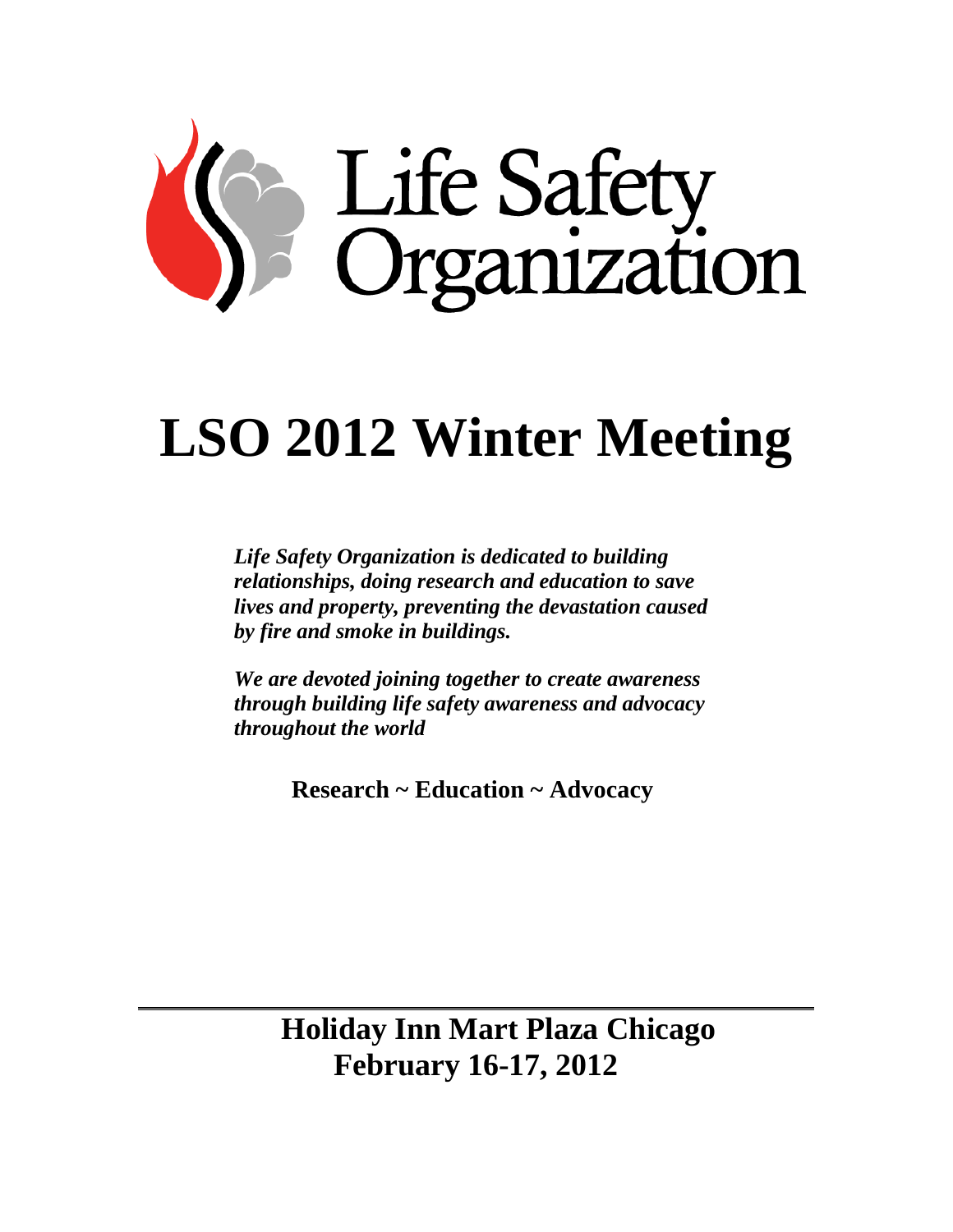**Thursday, February 16, 2012**

| <b>Time</b>                                          | Event                                                                                                                                                                                                                                                     | <b>Room</b>                                             |
|------------------------------------------------------|-----------------------------------------------------------------------------------------------------------------------------------------------------------------------------------------------------------------------------------------------------------|---------------------------------------------------------|
| $7:30$ am $-8:30$ am                                 | <b>Registration &amp; Continental Breakfast</b>                                                                                                                                                                                                           | <b>LaSalle</b><br><b>Room</b><br>15 <sup>th</sup> Floor |
| $8:30$ am $-8:40$ am                                 | <b>Welcome &amp; Introductions</b>                                                                                                                                                                                                                        |                                                         |
| $8:40$ am $-9:30$ am                                 | <b>NFPA Fire Protection Research Foundation Smoke Barrier</b><br><b>Research Project, Bill Koffel, Koffel Associates</b>                                                                                                                                  |                                                         |
| $9:30$ am $-9:45$ am                                 | <b>Break</b>                                                                                                                                                                                                                                              |                                                         |
|                                                      | 10:15 am – 12:00pm Concrete Floors & Walls - 25 minutes, 5 mins QA<br>Steve Szoke, Portland Cement Association<br>Gypsum Walls - 25 minutes, 5 mins QA<br>Nestor Sanchez, USG Corp.<br>Fire Rated Glazing - 25 minutes, 5 mins QA<br>Tim Nass, SAFTIFirst |                                                         |
| $12:00 \text{ pm} - 1:00 \text{ pm}$ Luncheon Buffet |                                                                                                                                                                                                                                                           | <b>Edgewater</b><br><b>Room</b>                         |
| 1:15 pm $- 2:30$ pm                                  | Swinging Fire Doors - 25 minutes, 5 mins QA<br><b>Bill Johnson, Door and Hardware Institute</b><br>Rolling Fire Doors - 25 minutes, 5 mins QA<br>Dan Popplewell, Cornell Iron Works                                                                       | <b>LaSalle</b><br><b>Room</b>                           |
| $2:30 \text{ pm} - 2:45 \text{ pm}$                  | <b>Break</b>                                                                                                                                                                                                                                              |                                                         |
|                                                      | 2:45 pm $-4:00$ pm Fire Dampers - 25 minutes, 5 mins QA<br>Mark Belke or Sara Stubbe, Greenheck, Inc.<br>Firestopping - 25 minutes, 5 mins QA                                                                                                             |                                                         |
| $4:00 \text{ pm} - 4:30 \text{ pm}$                  | <b>Roundtable Updates</b><br>Meet with each committee chair at a table, see what you are<br>interested, then attend the LSO Committee sessions Friday.                                                                                                    |                                                         |
| $4:30 \text{ pm}$                                    | <b>Cash Bar Reception</b>                                                                                                                                                                                                                                 | <b>Cityscape Bar</b>                                    |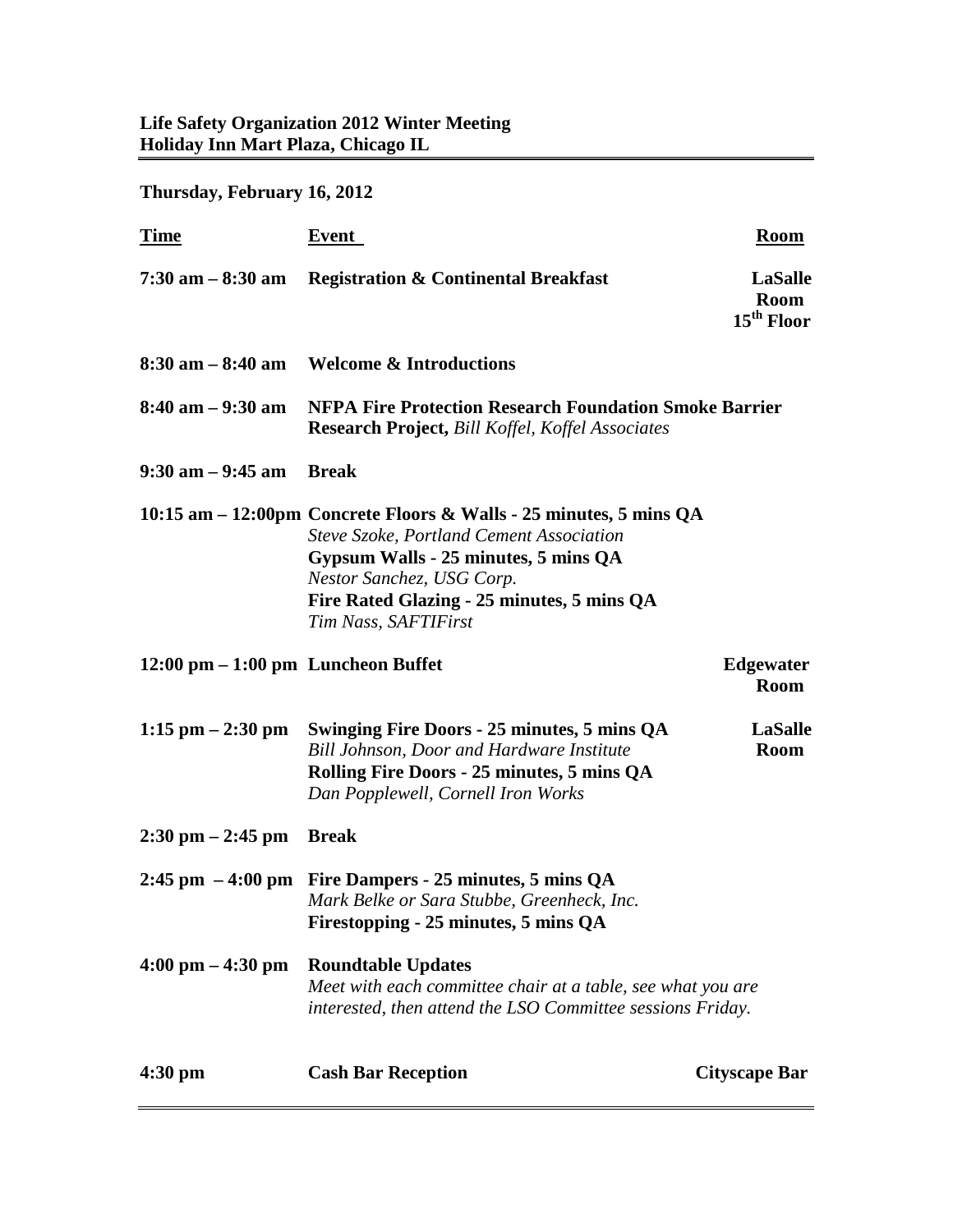**Friday, February 17, 2012**

| Time              | Event                                                                                                                                             | <b>Room</b>                   |
|-------------------|---------------------------------------------------------------------------------------------------------------------------------------------------|-------------------------------|
| 7:30 am – 8:30 am | <b>Registration &amp; Continental Breakfast</b>                                                                                                   | <b>LaSalle</b><br><b>Room</b> |
|                   | 9:15 am – 11:30 am LSO Committee Meetings<br>Committees work together, plan future efforts.<br>Education, Membership-Marketing-Advocacy, Research | 15 <sup>th</sup> Floor        |
|                   |                                                                                                                                                   |                               |

**11:30 am - 12:00pm LSO Wrap-up, Committee Action Reports, LSO 2012 and Beyond**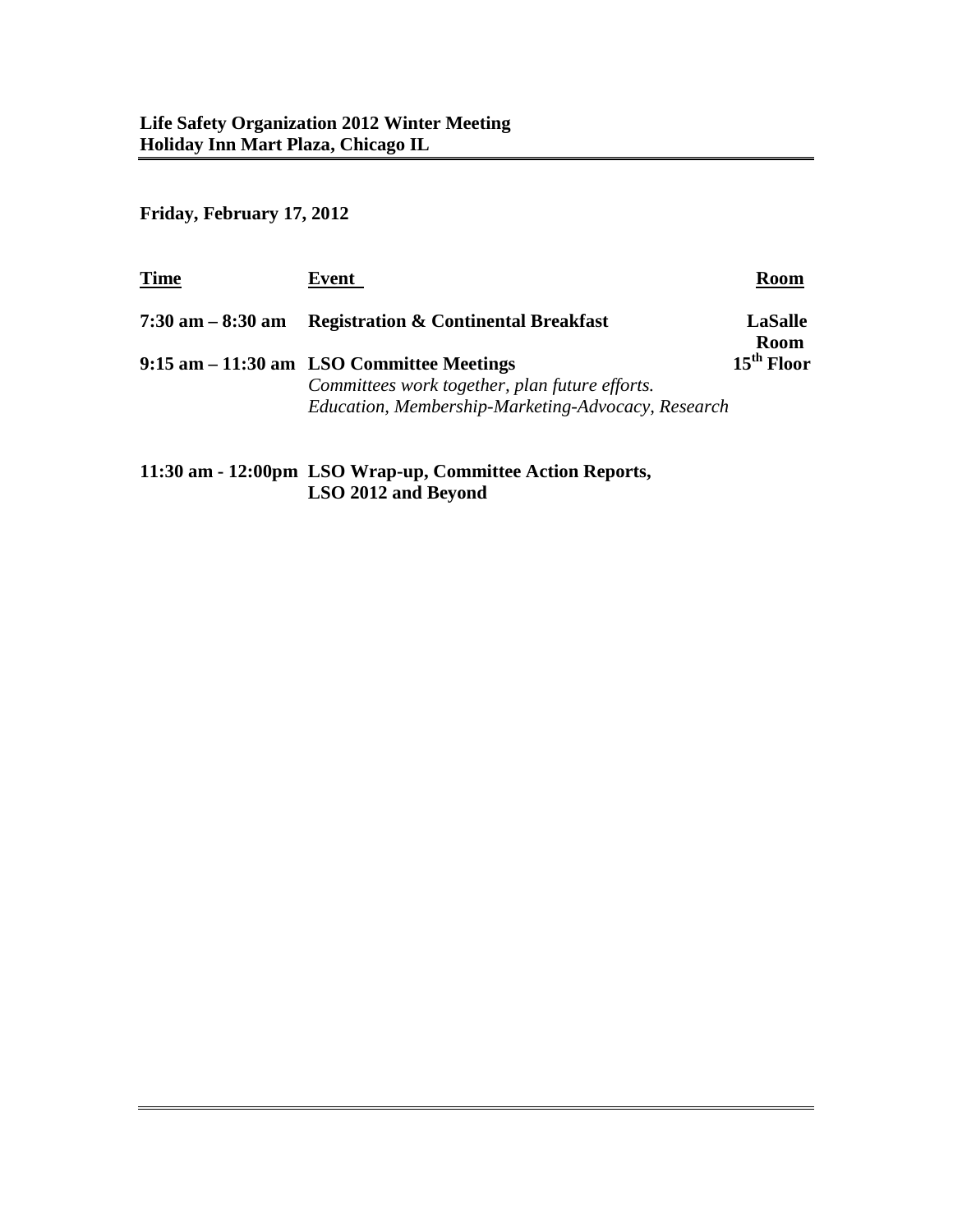# **Bill Koffel, PE, FSPE, Koffel Associates**

Bill Koffel is President of Koffel Associates, Inc, a fire protection and life safety engineering design and consulting firm, recognized as an expert in the fire protection and life safety aspects of codes and standards. Headquartered in the Baltimore-Washington metropolitan area, Bill and his team of engineers provide consulting; engineering design & construction administration; codes & standards development; seminar development & training; product testing  $&$  evaluation / representation; and litigation support to public and private clients worldwide.

Bill remains active in the development process of the industry's governing codes, standards and design guidelines including the American Society for Testing and Materials (ASTM), International Association of Plumbing and Mechanical Officials (IAPMO), International Code Council (ICC), International Fire Code (IFC), International Building Code (IBC), International Code Council Evaluation Service (ICCES), International Existing Building Code (IEBC), National Fire Protection Association (NFPA), Society of Fire Protection Engineers (SFPE) and Underwriters Laboratory (UL). A former code official with the Maryland State Fire Marshal's Office, he is Past President of the Society of Fire Protection Engineers, and co-authored the "Fire Warning and Safety Systems" American Hospital Association manual which serves as the industry's guide to selecting, testing, and maintaining fire suppression, fire alarm, and smoke control systems.

#### **Bill Koffel, Koffel Associates Inc.**

[wkoffel@koffel.com](mailto:wkoffel@koffel.com) ~ 410-750-2246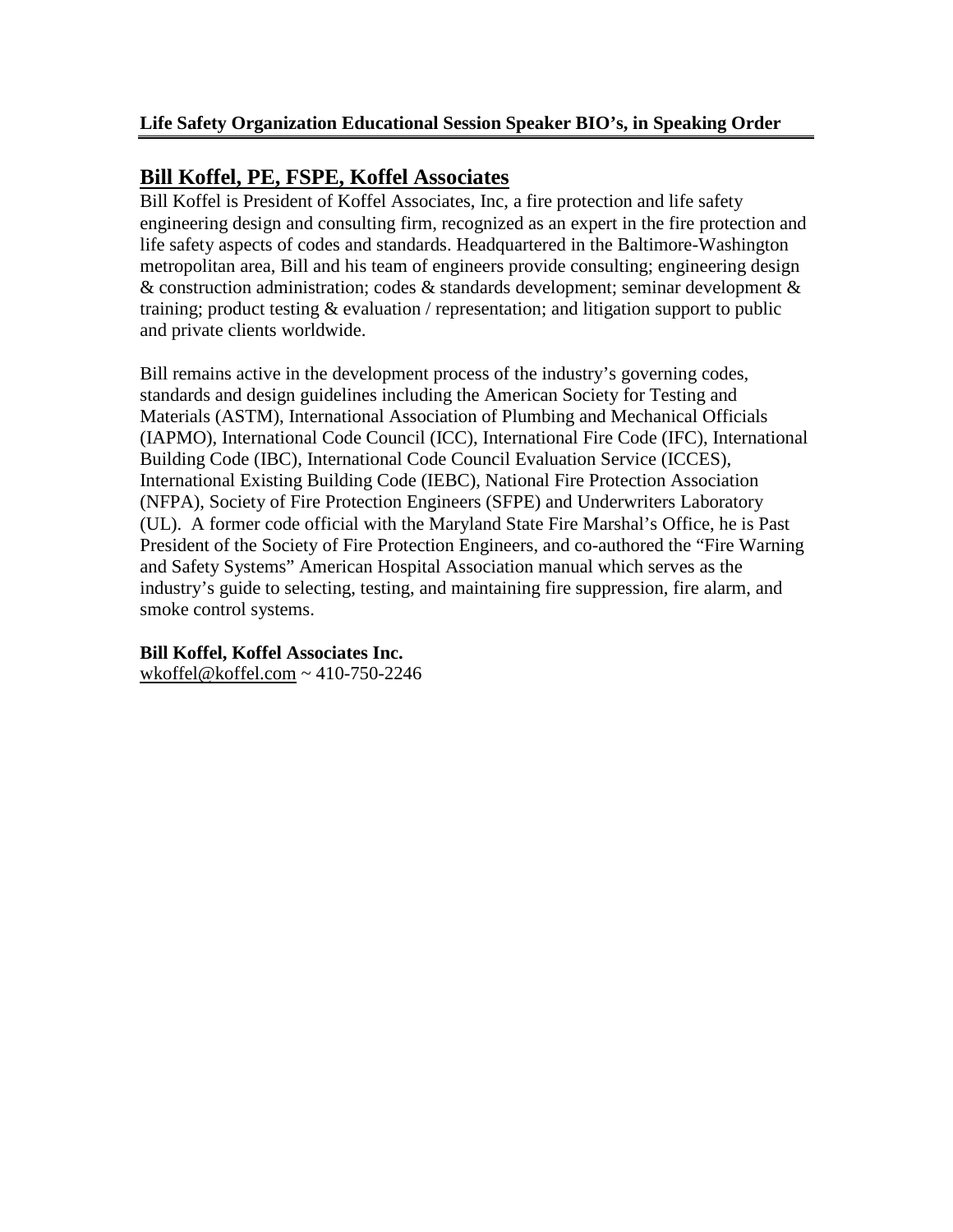#### **Steve Szoke, P.E., FACI, LEED/AP - Portland Cement Association Fire Rated Walls, Ceilings, Floor/Ceiling Assemblies**

Steve Szoke is Director of Codes and Standards for the Portland Cement Association in Skokie, Illinois. He graduated with a Bachelor's of Science degree in Civil Engineering from Lehigh University, in his native state of Pennsylvania. He is a register professional engineer in Virginia and the District of Columbia. Steve is a fellow of the American Concrete Institute and Green Building Certification Institute Leadership in Energy and

He serves on numerous national committees involved in the development of building codes and standards. He is a strong proponent for the enhancement of the resilience as an integral part of high performance buildings and has served on the National Institute of Building Sciences High Performance Building Council. Steve developed and implemented the strategy to integrate increased durability and disaster resistance along with the more typical aspects of sustainable building design and construction in one comprehensive package referred to as the High Performance Building Requirements for Sustainability, which he will be addressing today.

Stephen Szoke, Portland Cement Association 5420 Old Orchard Rd. ~ Skokie, IL 60077  $847-972-9078 \sim$  [sszoke@cement.org](mailto:sszoke@cement.org)  $\sim$  [http://www.cement.org](http://www.cement.org/)

# **Nestor Sanchez, USG Corporation**

Environmental Design Accredited Professional.

## **Fire Rated Walls, Ceilings, Floor/Ceiling Assemblies**

Mr. Sanchez has been with USG Corp. since 1994. His area of expertise at USG includes the evaluation of products and systems regarding their performance under fire conditions. This includes evaluation of USG Products and systems through testing and analysis in accordance with ASTM E84, E119, E136, and E814, UL 2079 and International Standards. Specific evaluations include the surface burning characteristics and combustibility of interior finishes, and the fire resistance of walls, floor and roof-ceiling assemblies, beams, columns, through penetration fire stop systems, construction joint and curtain wall systems.

Recently, Nestor has been a regular attendee at the International Code Council Building and Fire Code Development Hearings. He is also very active at ICC's Evaluation Services. Over the past several years, he has been relied upon by contractors, architects and building officials in matters related to fire and sound with USG Products.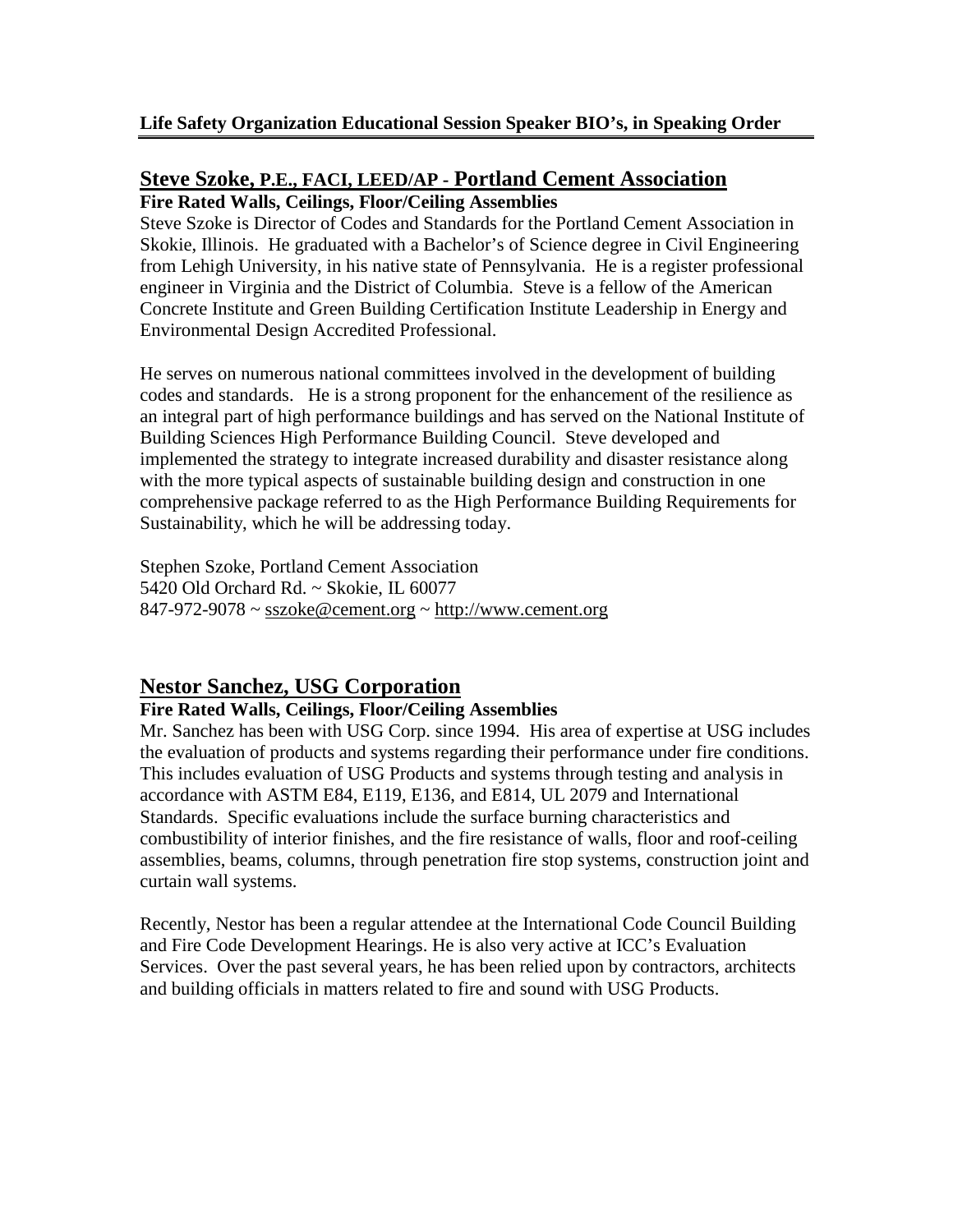#### **Life Safety Organization Educational Session Speaker BIO's, in Speaking Order**

Prior to USG, he served in various roles at Underwriters Laboratories, Inc. since 1978, attaining Engineering Group Leader positions. He has a BS in Civil Engineering from Universidad de los Andes, Bogota, Columbia and an MBA from Lake Forest School of Management.

#### **Nestor Sanchez, USG Corporation**

550 W. Adams St. ~ Chicago, IL  $312-436-5589$  ~ [nsanchez@usg.com](mailto:nsanchez@usg.com) ~ [http://www.usg.com](http://www.usg.com/)

# **Tim Nass. SAFTI** *FIRST*

#### **Fire Rated Glazing Industry**

Tim is Vice President of National Sales for SAFTI *FIRST* Fire Rated Glazing Solutions. He has over 20 years of experience in the architectural glazing industry.

As the Vice President of Nationals Sales at SAFTI *FIRST*, he brings his extensive knowledge and expertise when working closely with architects and contract glaziers and oversees SAFTI *FIRST*'s national network of architectural sales representatives. He has delivered SAFTI *FIRST*'s AIA accredited presentations to many architectural firms and various industry events across the USA. He is also trained in AIA/CES guidelines and presentation skills.

#### **Tim Nass, SAFTI** *FIRST* **Fire Rated Glazing Solutions**

 $(715)$  571-2487 ~ [timn@safti.com](mailto:timn@safti.com) ~http://www.safti.com

# **Bill Johnson, Managing Director, Foundation for Life Safety and Security of DHI**

#### **Swinging Fire Door and Hardware Industry**

Mr. Johnson is the executive director of the Foundation for the Advancement of Life Safety and Security. The Foundation, in coordination with the Door and Hardware Institute provides education, research, goodwill programs and creates awareness that raise the level of understanding that door related products and total fire protection systems can bring to building occupants. Mr. Johnson also plays a key role in membership and state chapter related programs.

**Bill Johnson, Managing Director, Foundation for Life Safety & Security**  $b$ johnson@dhi.org ~ 703-222-2010 ~ [http://www.dhi.org](http://www.dhi.org/)